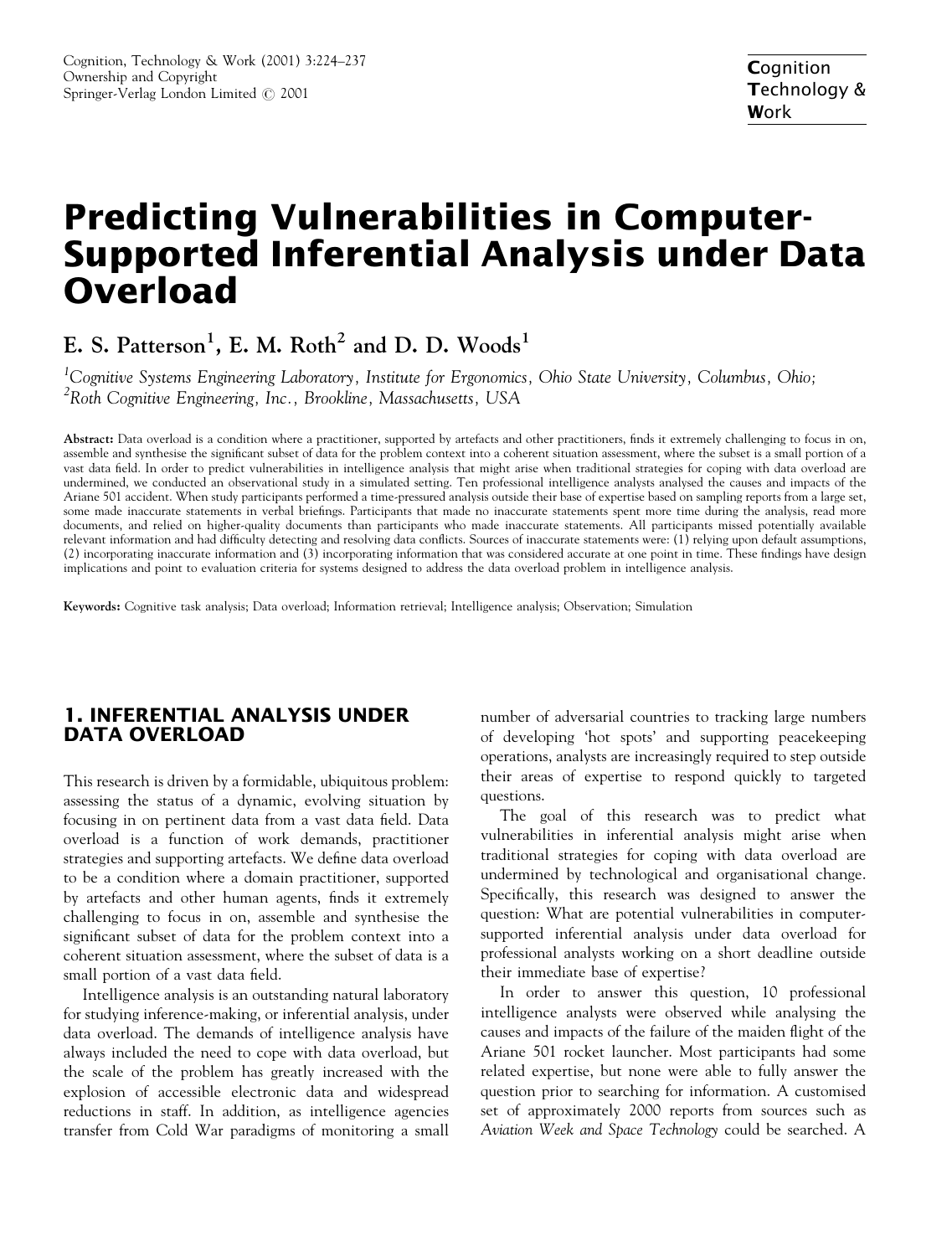baseline support system, similar to tools used by intelligence analysts, was provided.

Four protocols for each study participant were used to identify vulnerabilities in inferential analysis under data overload in an iterative, exploratory fashion. These findings have design implications and point to evaluation criteria for systems designed to address the data overload problem.

# 2. INTELLIGENCE ANALYSIS

Intelligence analysis has many similarities to traditional supervisory control, although there are also important distinctions because the intelligence analyst monitors a mix of technological and human/organisational systems rather than an engineered system. Intelligence analysis is a complex task in which it takes approximately seven years to be considered expert, it is driven by events, conducted under time pressure, and involves monitoring the potential for surprise by adversarial nations. Intelligence analysis is an instantiation of inferential analysis, which we define as determining the best explanation for uncertain, contradictory and incomplete data. In addition, there are potentially high consequences for failure. For example, on 7 August 1998, the United States was surprised by Embassy bombings in Tanzania and Nigeria. Because the bombs were not detected, 224 people died, including 12 US citizens.

Intelligence analysis, like other domains, is undergoing changes that stress the ability to meet task demands. First, there is an explosion in the amount of data available to intelligence analysts. On an average day, an analyst will receive hundreds of text messages through electronic mail that are selected by keyword 'profiles' from sources such as the National Security Agency. These messages update analysts on topics related to particular technologies and countries, and they are often sorted into personal databases. In addition to these resources, there are massive organisational databases that are accessed when a question is asked about something that has not been actively tracked. For example, an analyst described that he was asked to 'Tell me everything you know about the command and control structures in Country X in the next 24 hours.' Since no analyst had ever monitored that country, he performed keyword searches in an on-site database that generated 42,000 documents. Theoretically, he could also have searched other databases, such as Lexus Nexus<sup>TM</sup>, and classified and unclassified sites on the World Wide Web. He estimated that he could scan 15,000 messages in a day, making it impossible to read all the documents in the allotted time.

Second, while the number of monitored countries and technologies has greatly increased in the post-Cold War environment, there are also widespread reductions in staff and loss of expertise. For example, at the National Air

Intelligence Center (NAIC), 30% of the analysts are eligible for retirement in five years. Active duty military personnel with no prior analysis experience will replace many of these analysts. Military personnel are assigned for three to four years, of which the first year is normally spent obtaining clearance to work with classified information. The net result is that less experienced intelligence analysts are increasingly asked to analyse situations that are outside their bases of expertise on short time horizons.

## 3. SIMULATED TASK: ANALYSING THE ARIANE 501 ACCIDENT

The Ariane 501 accident was analysed by study participants under the conditions of data overload and a short deadline of several hours. The maiden launch on 4 June 1996 of the Ariane 5 vehicle ended in a complete loss of the rocket booster and the scientific payload, four Cluster satellites, when it exploded 30 seconds after lift-off. The Ariane 5 rocket was a new European rocket design by Arianespace that was intended to eventually replace the successful Ariane 4 rocket. The Ariane 5 rocket was designed to be larger, more powerful and to carry multiple payloads. The Ariane 501 accident was significant in how it departed from typical launch failures. First, the explosion was due to a software design problem rather than the more classic mechanical failure – there was numerical overflow in an unprotected horizontal velocity variable in the embedded software that was reused from the Ariane 4, a slower rocket. Additionally, it was the first launch of a new rocket design, which raised concern about the design's viability. Overall, however, launch failures were relatively common in the industry, and first launches in particular were prone to fail, so the reputation of the Ariane programme was not greatly damaged.

During a prior interview, an experienced intelligence analyst stated that the Ariane 501 scenario captured critical aspects necessary for high face validity. First, the scenario was challenging to analyse in a short time, with opportunities for the study participants to make inaccurate statements based on misleading and inaccurate information in the provided database. Second, the analysis required technical knowledge about aerospace vehicles, which is prototypical of tasks performed by US air force intelligence analysts. Third, although all study participants had some pertinent experience that helped them to perform the analysis, none had been directly monitoring the particular country or technologies. Fourth, open sources such as Aviation Week and Space Technology closely paralleled classified sources in reporting style, analytic depth and technical detail.

The Ariane 501 scenario also involved an accident investigation, which allowed the investigators to leverage models of responses to accidents in designing the simulated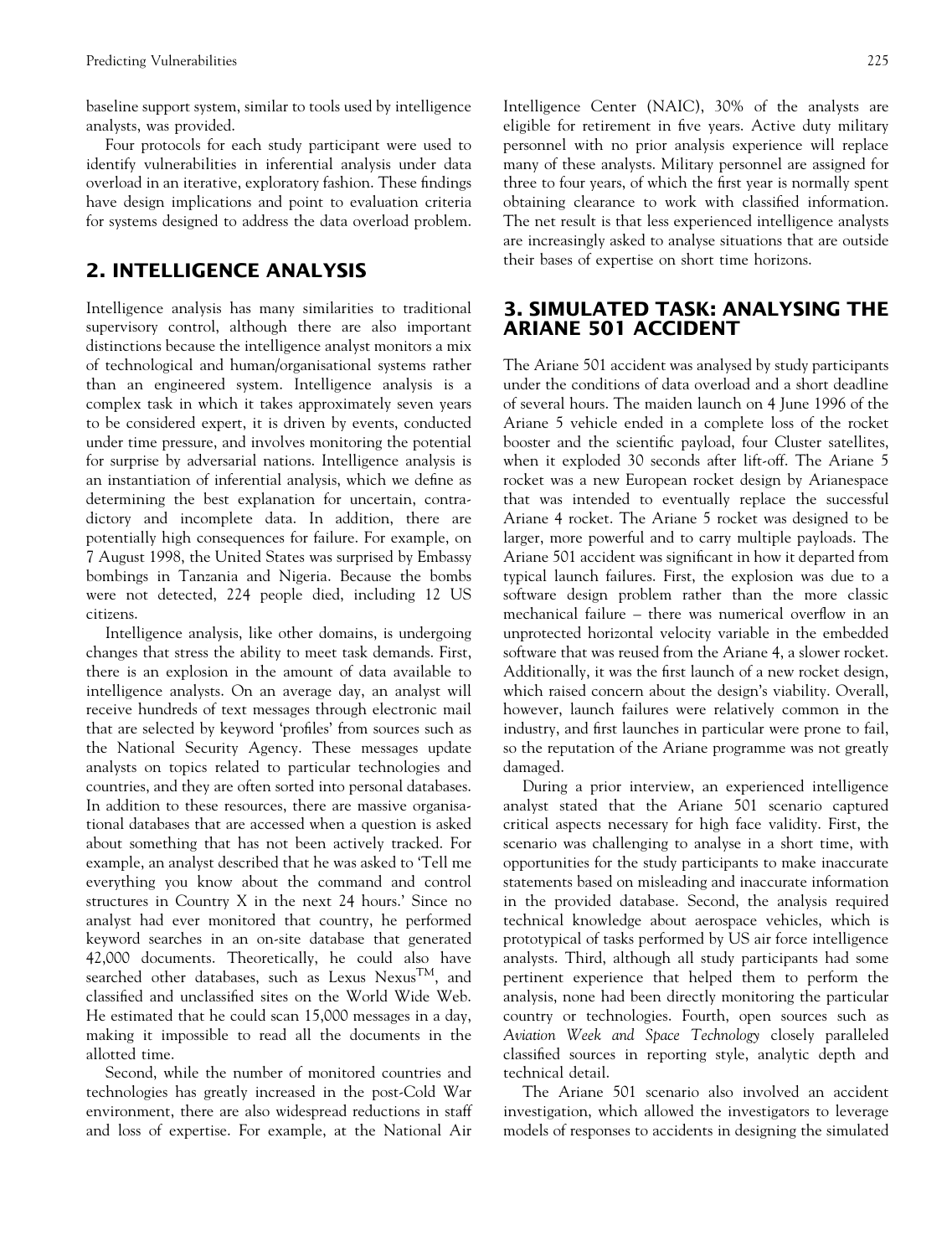task. For example, the dates for documents in the electronic database ranged from 1994 until 1999 (Fig. 1). These dates were selected so that the database included distractors prior to the accident, the Ariane 501 accident, the Inquiry Board Report detailing the findings of the accident investigation, and the next landmark event after the accident, the Ariane 502 launch. The naturally emerging structure of reports in the database mirrored structures from accident investigations in other high-consequence settings. The initial flurry of reports about the accident tended to be sensationalistic, included quotes from eyewitnesses about the causes and immediate reactions to the accident from affected parties, and contained details not available in later reports, some of which later turned out to be inaccurate. These early reports emphasised contributors to the accident that were closest in time and space (e.g., decision by ground operator to blow up the rocket). The second main flurry of reports summarised the findings of the Inquiry Board about the causes of the accident. Intermittently after the inquiry board report was released, comprehensive, in-depth analyses and long-term impacts could be found. Reports at this time tended to have less diversity in the descriptions about the causes and impacts of the accident and contained fewer details. These later reports included contributors that were farther in space and time from the accident – limitations with the design and testing of the rocket and the organisational context for the rocket design. Finally, another small flurry of reports was seen immediately following the second attempted launch of the Ariane 5 rocket, which was the next landmark event after the accident. These reports briefly summarised the accident and provided updates on sub-themes.

In addition, discrepancies in the data set followed patterns seen in other accident investigations (boxed items in Fig. 2 had inaccurate information in the database about that item). There were inaccuracies in early reports about the causes of the accident because all data were not yet available. In addition, there were inaccuracies about indepth, technical topics such as the numerical overflow.

Finally, information about impacts on the Ariane 4



Fig. 1. Report database reflected response to accident. Satellites would be rebuilt.

| What<br>happened                                                                        | When                                                                                                                         | Why-<br>operational<br>contributors                                     | <b>Where</b>                                      | Why-<br>design and testing<br>contributors                           | Why-<br>organizational<br>contributors                                                  |  |
|-----------------------------------------------------------------------------------------|------------------------------------------------------------------------------------------------------------------------------|-------------------------------------------------------------------------|---------------------------------------------------|----------------------------------------------------------------------|-----------------------------------------------------------------------------------------|--|
| Rocket self-<br>June 4, 1996<br>destructed<br>Rocket<br>Less than a                     |                                                                                                                              | Software failure<br>Diagnostic data<br>interpreted as<br>guidance data  | Inertial<br>reference<br>system                   | Insufficient<br>testing<br>requirements<br>No integrated             | Review<br>process was<br>inadequate<br>Multiple<br>contractors<br>poorly<br>coordinated |  |
| veered off<br>course<br>Booster and<br>main engine<br>nozzles<br>swiveled<br>abnormally | minute<br>No guidance data<br>after liftoff<br>because IRS shut<br>down<br>IRS shut down<br>because of<br>numerical overflow | Backup and<br>primary IRS<br>Embedded                                   | testing "in the loop"<br>Re-used<br>software from |                                                                      |                                                                                         |  |
|                                                                                         |                                                                                                                              |                                                                         | software                                          | Ariane 4<br>Software not<br>needed after<br>liftoff                  | Poor<br>communication<br>across                                                         |  |
|                                                                                         |                                                                                                                              | Flight profile<br>different on A5<br>because a faster<br>rocket than A4 |                                                   | No protection<br>for common-<br>mode failure                         | organizations<br>No software<br>qualification                                           |  |
|                                                                                         | Numerical overflow<br>occurred because the<br>horizontal velocity<br>had more digits than<br>programmed                      |                                                                         |                                                   | No protection for<br>numerical<br>overflow on<br>horizontal velocity | review<br>©1999 Patterson                                                               |  |

Fig. 2. Discrepancies in the causes of the Ariane 501 accident.



Fig. 3. Updates about impacts of the failure.

rocket programme, Cluster scientific programme and the next launch in the Ariane 5 rocket programme, 502, came in over time, causing information from different points in time to conflict (Fig. 3). For example, the original predictions of the second launch of the Ariane 5 vehicle (502) of September 1996 were overly optimistic, and predictions gradually became nearer to the actual date of 30 October 1997. As is expected following costly accidents, impact predictions radically changed over time. For example, immediately after the 501 accident, it was reported that the Cluster scientific programme would be shut down because of the uninsured loss of the \$500 million scientific satellites. A month later, it was reported that one of the four satellites might be rebuilt. Two months later, it was reported that either one or four satellites would be rebuilt. Seven months later, it was reported that all four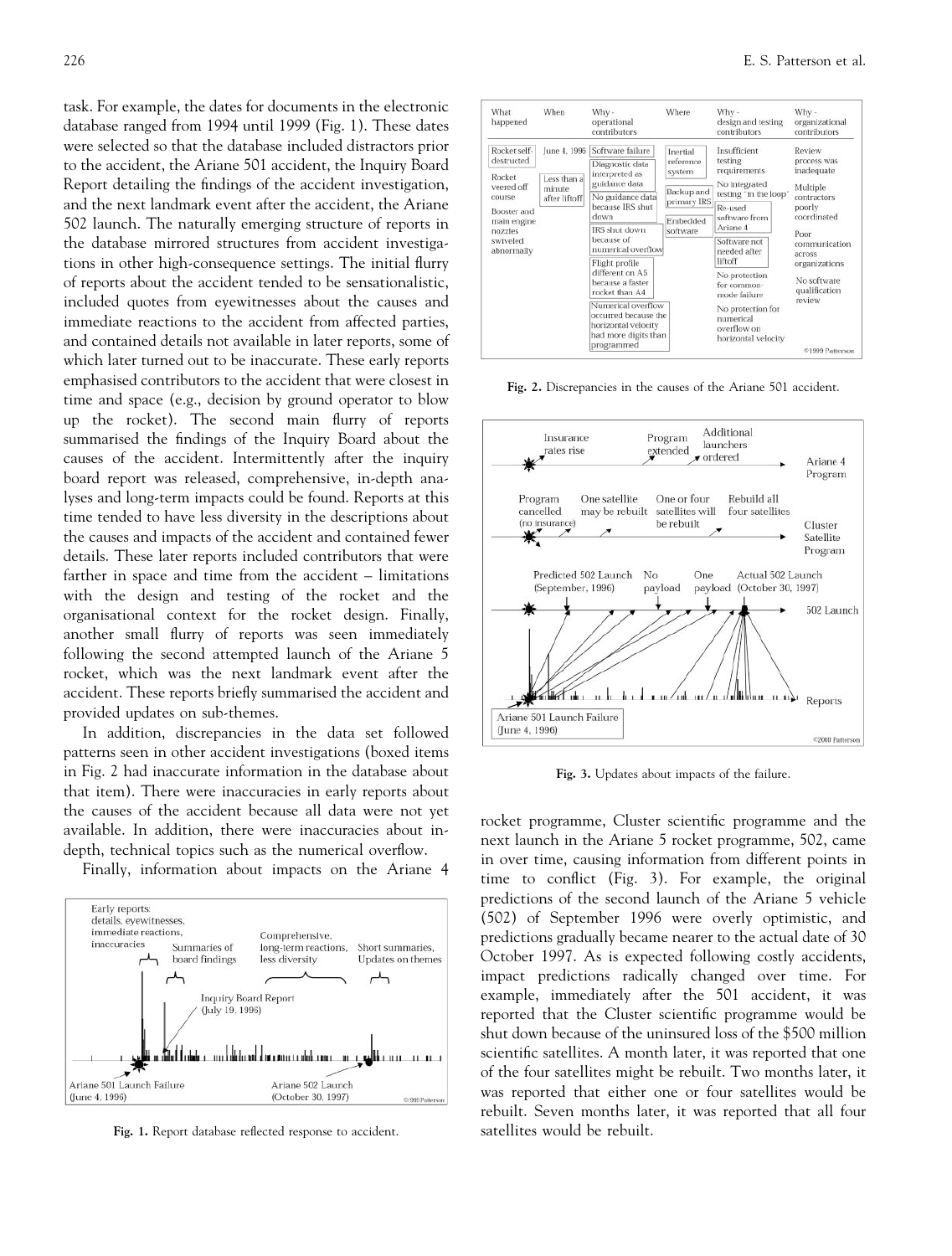The database contained enough information to support a comprehensive analysis of the causes and impacts of the Ariane 501 accident. There were approximately 2000 documents selected from open source literature. The majority (~60%) of the documents were 'on target' in that they contained information about the causes and impacts of the accident. Some documents (~35%) contained information that helped to provide context, such as information about other rocket launch failures, but were not directly related. As would be expected by intelligence analysts from searches of their organisational databases, in contrast to keyword searches on the World Wide Web, only a small portion contained completely irrelevant information (~5%), such as articles about women named Ariane. Nine documents in the database were identified as particularly high quality, classified as 'high profit' by the investigators. The high profit categorisation was based on both high topicality and utility, which are often used in relevance definitions in the information retrieval literature (see Mizzaro 1997 for a review of factors in relevance definitions; cf. Blair and Maron 1985 for their distinctions between vital, relevant, partially relevant and not relevant documents in legal analysis). An example of a high profit document was 'Board Faults Ariane 5 Software', published on 29 July by Aviation Week and Space Technology.

# 4. METHODOLOGY

The target situation was inferential analysis conducted by experienced analysts under data overload, on tight dead-

Table 1. An excerpt of study participant 5's article trace protocol

lines, and outside their immediate bases of expertise. The study was designed to simulate this target situation:

- . 10 professional intelligence analysts, ranging from 7 to 30 years of analytic experience, representing diverse areas of expertise that were related to portions of the simulated task;
- . analysing a face valid task that they had not previously analysed and was not in the immediate base of expertise: the cause and impacts of the 4 June 1996 Ariane 501 rocket launch failure on the Ariane 5 rocket's maiden flight;
- . given 2000 text documents in a mostly 'on topic' database generated by representative searches in Lexus Nexus and DIALOG by the investigators and a professional search intermediary from the intelligence agency;
- . in 3–4-hour sessions; and
- . using a 'baseline' toolset that supported keyword queries, browsing articles by dates and titles sorted by relevance or date, and cutting and pasting selected portions of documents to a text editor.

The participants were asked to think aloud during the process and provide a verbal briefing in response to the written question: 'In 1996, the European Space Agency lost a satellite during the first qualification launch of a new rocket design. Give a short briefing about the basic facts of the accident: when it was, why it occurred, and what the immediate impacts were.' Two investigators directly observed this process for all study participants, which was also audio and video taped. The investigators noted during the session the unique database number for the opened

| Article no. | Query | Name and source info                                                                        | Why selected                                          | Important?                                      | Notes                                                                                                                                                                                                                 |
|-------------|-------|---------------------------------------------------------------------------------------------|-------------------------------------------------------|-------------------------------------------------|-----------------------------------------------------------------------------------------------------------------------------------------------------------------------------------------------------------------------|
| 1380        |       | ARIANE 5 EXPLOSION CAUSED<br>BY FAULTY SOFTWARE;<br><b>SATELLITE</b><br><b>NEWS</b>         | Wants to work<br>backwards so wants<br>a late article |                                                 | Faulty software                                                                                                                                                                                                       |
| 1274        |       | NEW CLUES TO ARIANE-5<br><b>FAILURE; DEFENSE DAILY</b>                                      | Title and looking<br>for date of event                |                                                 | 4 June 1996 (limits query results to after<br>June 1 since event is June 4)                                                                                                                                           |
| 253         | 1A    | STRIDE: FIRING TESTS OF NEW<br>H IIA ROCKET ENGINE<br><b>COMPLETED</b>                      | Time of article<br>close to event                     |                                                 | Of no interest – recognises the HIIA rocket<br>engine is from Japan                                                                                                                                                   |
| 1855        | 1A    | European space rocket explodes:<br>Work continues with 14 similar<br>models; Ottawa Citizen |                                                       | Cuts and pastes                                 | 5 km from launch site<br>40 seconds<br>14 rockets on production line -<br>if fault is not generic, the programme won't<br>suffer too much (software would classify as<br>not generic according to him)                |
| 1223        | 1A    | False computer command blamed<br>in Ariane V failure; Aerospace Daily                       | 6-6-96 date,<br>also title                            | Cuts and pastes,<br>marks, says good<br>article | Computer command<br>Aerospace Daily as a good source<br>Says article is 'remarkably good' and takes a<br>while reading it<br>6 June knew false signal and looking closer<br>at it<br>Says what causes were eliminated |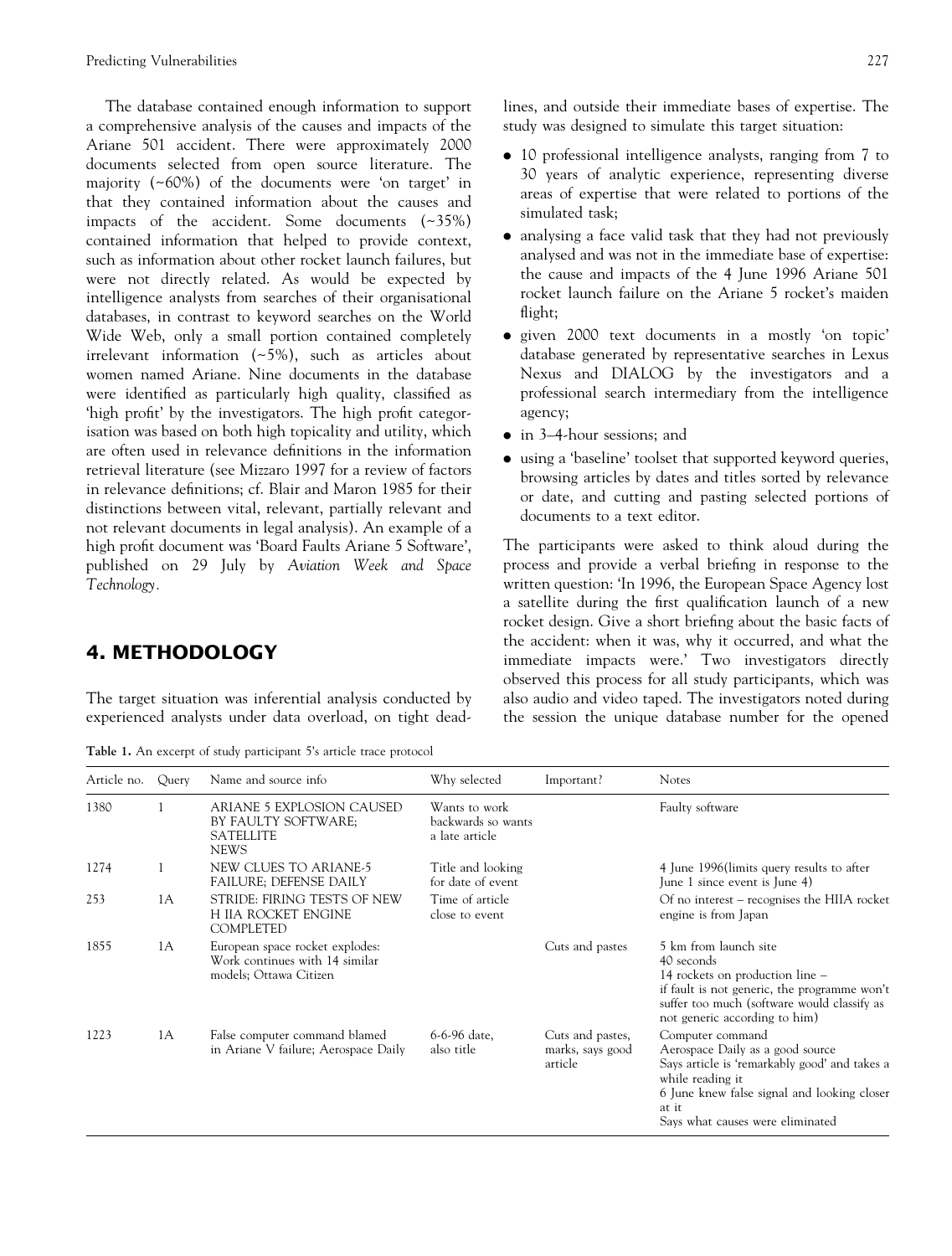documents. The investigators also captured the queries, the documents that were returned by the queries, the 'marked' documents, the workspace configuration of the screen, and snapshots of electronic notes.

Four protocols which emphasised different aspects were generated: the search strategies, the selection and interpretations of documents, the strategies for resolving conflicts in the data and the construction of the verbal briefing. An excerpt of the protocol focusing on document selection and interpretation is provided in Table 1. This protocol was generated by a single investigator and then verified and expanded by a second investigator. Differing interpretations were resolved through additional searches for evidence and debate.

The data analysis was an iterative, discovery-oriented process. As the protocols were generated, areas for more detailed investigation were noted. In addition, the verbal briefings were transcribed and items were coded as not mentioned, accurate, vague and inaccurate. The process that an individual participant followed that arrived at the inaccurate statement was analysed and emerging patterns used to identify the cognitive challenges that led to inaccurate statements across participants.

Overall, the analysis process involved bottom-up searching for patterns combined with top-down conceptually driven investigations (see Woods 1993 for a description of the process tracing methodology used in the data analysis). The base protocols served as a detailed account of the process from the perspective of different conceptual frameworks, including strategies to cope with data overload in supervisory control, information retrieval strategies, and resolving data interactions in abductive inference. The protocols were used to identify patterns on particular themes. These patterns were then represented across participants in ways that highlighted similarities and differences along relevant dimensions.

# 5. FINDINGS

The analysis process generally followed the pattern shown in Fig. 4. Reports were selected from the database through the refinement of keyword queries and by browsing the returned reports by title or date. A small number of their sampled reports were heavily relied upon. These documents made up the skeleton of the analysis product. Excerpts from supporting documents were then used to corroborate some information and fill in details. Conflicts in the data were flagged and judgements about which data to include in the developing story were revisited as new information was discovered. When the study participants felt ready, they organised their notes and generated a coherent story.

During the analysis, several patterns in process vulnerabilities were identified for the challenging simulated conditions: study participants asked to analyse something



Fig. 4. Typical analysis process.

outside their immediate base of expertise, tasked with a tight deadline, and under data overload. These patterns included information sampling strategies that reduced the amount of data to manage at the cost of missing critical information and conflict identification and resolution strategies that led to sources of inaccurate statements in the verbal briefings. Note that two of the study participants' data were not included in the analysis. One participant attempted to analyse a different satellite failure (SPOT-3), which was not well supported by the database. Another participant would not complete the task because a printer was not available and he relied on viewing printed documents in parallel and noting discrepancies directly on the documents.

## 5.1. Sampling by Narrowing In

In inferential analysis under data overload in baseline electronic environments with textual databases, information is effectively sampled, generally through querying and browsing. In our study, participants were observed to begin the analysis process by making queries with standard inputs such as keywords and date limits. If a returned set of documents was judged to be too large, the search was narrowed rather than starting with a new set of search terms. Typical narrowing strategies included adding a keyword, limiting to a date range or enforcing a proximity requirement on a set of keywords. The search was then further narrowed through browsing by summary information about a document, typically dates and titles. Documents were then opened by double-clicking a report title.

A subset of the opened documents was judged to be relevant to the analysis. Of this set of documents, a small number was heavily relied upon during the analysis, which we refer to as 'key' documents. Key documents were identified by a combination of behavioural and verbal data.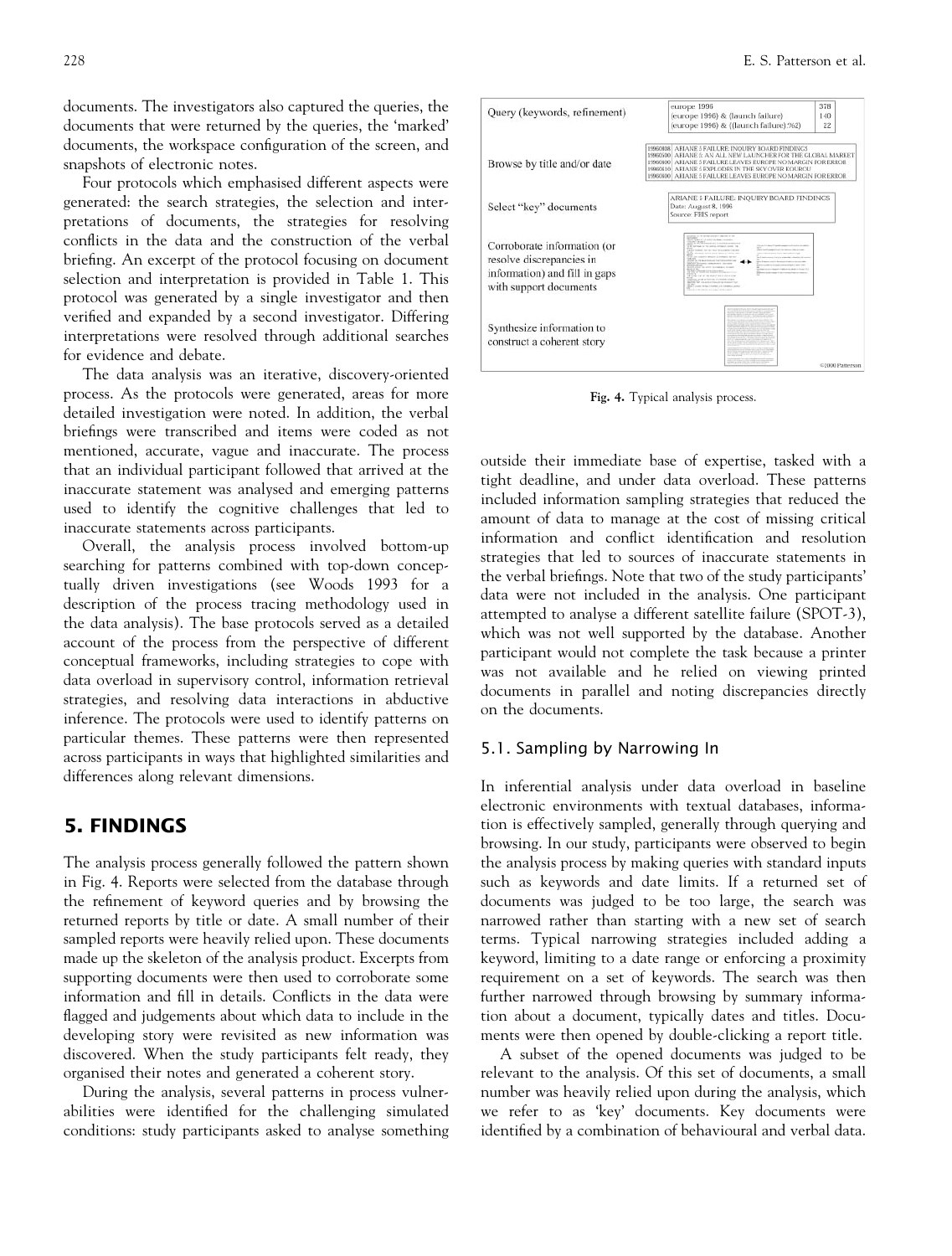To illustrate, consider the information sampling process employed by study participant 5 (Fig. 5). The participant started with a Boolean keyword search (esa OR (european AND space AND agency)). This search returned 725 hits, so he narrowed the search to documents published after 1 June 1996 after determining that the date of the accident was 4 June 1996 from scanning three articles. 419 documents remained after this narrowing criteria, which became his 'home query' in that he did no more keyword searches. Twenty-eight documents were opened, 24 of which were on-topic, or relevant to the analysis. Six opened documents were 'high-profit' in that they were judged to be highly informative by the investigators. The other three high-profit documents were available in the database but were not returned by either query. The participant cut and pasted portions of eight documents along with references into a word-processing file and used a marking function to highlight two documents: one because he stated that it was a remarkably good article and one in case he needed to refer back to it later. Three articles were identified as his 'key' documents: (1) document 1223 because he highlighted it with a marking function, said that it was 'remarkably good' and spent a long time reading it; (2) document 1301 because he spent a long time reading it and said immediately after reading it that he now had a good idea of what had happened; and (3) document 1882 because he said that it was 'a definite keeper', that it was like briefings by professional analysts in its quality, spent a long time reading it, and electronically selected text from it. Note that all three key documents were high-profit documents.

The information sampling strategy for study participant 5 could be characterised as progressive narrowing. An initial query was refined to reach a document set that was judged manageable based on the number of hits. A small subset of these documents was heavily relied upon in generating the analysis product. All study participants employed a similar search process (Fig. 6). All participants



narrowed their queries to a manageable number (22–419 documents), from which they opened documents based on dates and titles (4–29 documents). They relied heavily on a small number of documents (1–4 key documents) to generate the verbal briefing.

Under data overload, narrowing in on a small number of reports through keyword additions to an initial query is a common strategy (Bates 1979; Blair 1980; Olsen et al 1998). This is also similar to the filtering strategy to cope with information overload observed by Miller (1960) in a laboratory task.

The finding that the study participants used relatively primitive search strategies is similar to other domains, where domain experts conduct their own searches but do not learn sophisticated search tactics (e.g., legal analysts, Blair and Maron 1985). One implication is that there is a need to train intelligence analysts in effective search techniques or to involve professional search intermediaries in the search process. If intermediaries perform the searches, it would be important to include analysts with domain knowledge in selecting search terms, as that is an important factor in the ability to locate relevant information (Saracevic et al 1988), and search and domain expertise is only partially decomposable (Shute and Smith 1992).

In addition, the interface could be redesigned to encourage better search tactics. For example, faceted search is a recommended search strategy where synonyms are combined with 'OR' commands within a facet and crossed orthogonally with conceptually distinct facets using the 'AND' command. Study participant 6 used a query that crossed (destr\* OR explo\*) with fail\* in order to narrow the number of documents to browse. Instead, these three terms should be included as synonyms within a facet and crossed with a conceptually distinct facet such as the payload. The interface could afford faceted search by displaying synonyms together that are automatically combined with 'OR' and displaying different synonym groups separately that are automatically crossed against other groups with 'AND'. Extensions to this design direction might include options to use synonym dictionaries, interface elements that encourage narrowing by document attributes rather than keywords, or having the machine critique a user's query formulation.

It is not surprising, given crude search tactics and the provided interface, that all participants missed high-profit documents without being aware of it. This is similar to the findings of Blair and Maron (1985), where legal analysts were poorly calibrated to the amount of relevant information that they missed after searching an electronic database. Samples returned by keyword search were opaque about how they related to what was available, such as what highprofit documents were left out of the query results. Fig. 5. Information sampling by study participant 5. Documents were then sampled based on dates and titles,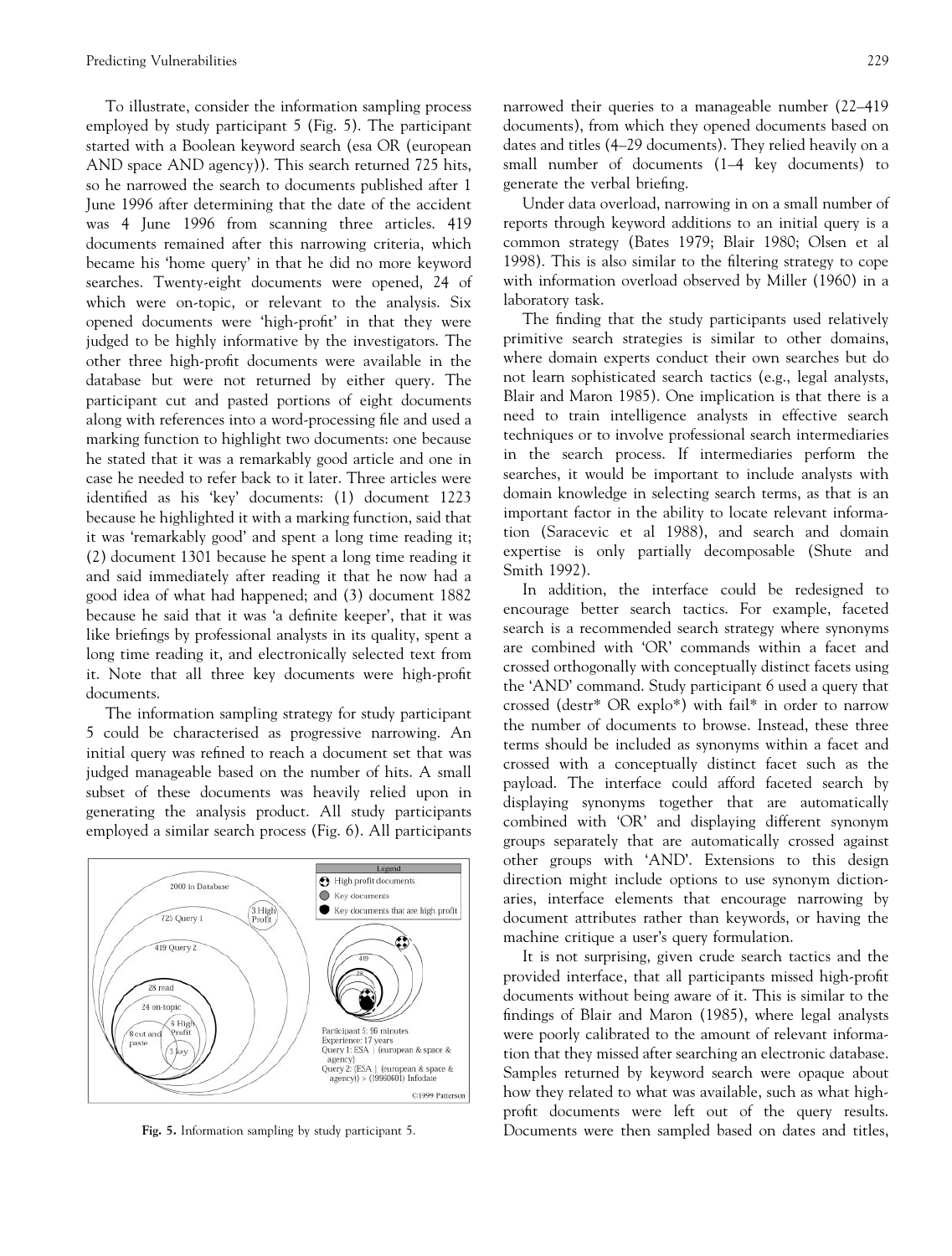

Fig. 6. Searching processes for all study participants.

which were weak quality indicators (Table 2). The first 'low-profit' article was a translated description of an article originally published in Italy that contained inaccuracies about the cause of the failure. The second article was a short abstract that contained little information. The third article contained inaccuracies because it was published soon after the event occurred.

Note that during the simulated task some study participants verbalised that they should conduct new searches for specific information. In addition, comments made by some study participants indicated that they did not know what was available in the database and how their

Table 2. Dates and titles of low- and high-profit articles

| 'Low-profit' articles                                                    | 'High-profit' articles                                                                       |
|--------------------------------------------------------------------------|----------------------------------------------------------------------------------------------|
| Europe: Causes of Ariane 5 failure<br>$(5 \text{ July } 1996)$           | Software design flaw destroyed<br>Ariane V; next flight in 1997<br>$(24 \text{ July } 1996)$ |
| Ariane 5 Failure: Inquiry Board<br>findings<br>$(25 \text{ July } 1996)$ | Board faults Ariane 5 software<br>$(29 \text{ July } 1996)$                                  |
| False computer command blamed<br>in Ariane V failure<br>(6 June 1996)    | Ariane 5 loss avoidable with<br>complete testing<br>(16 September 1996)                      |

queries related to what was available. In spite of these statements, the study participants did not generate additional queries, either to search for information or to characterise the database. With each new query, information such as what documents had been opened and marked, as well as workspace tailoring such as resized windows and sorting reports by date, was lost. If the navigation and workspace tailoring costs were reduced, it might be more likely that analysts would sample more areas of the database.

## 5.2. Basing Analyses on High-Profit Documents

In Fig. 6, the black circles represent when the key documents were also high-profit documents, i.e., when the documents that were heavily relied upon were the best available documents. Comparing the four participants that used some high-profit documents as key documents versus the four that did not, there are some interesting differences between the two groups (Tables 3 and 4). The participants that used high-profit documents as key documents spent more time during the analysis, read more documents and read more of the high-profit documents.

We believe that the best explanation for the differences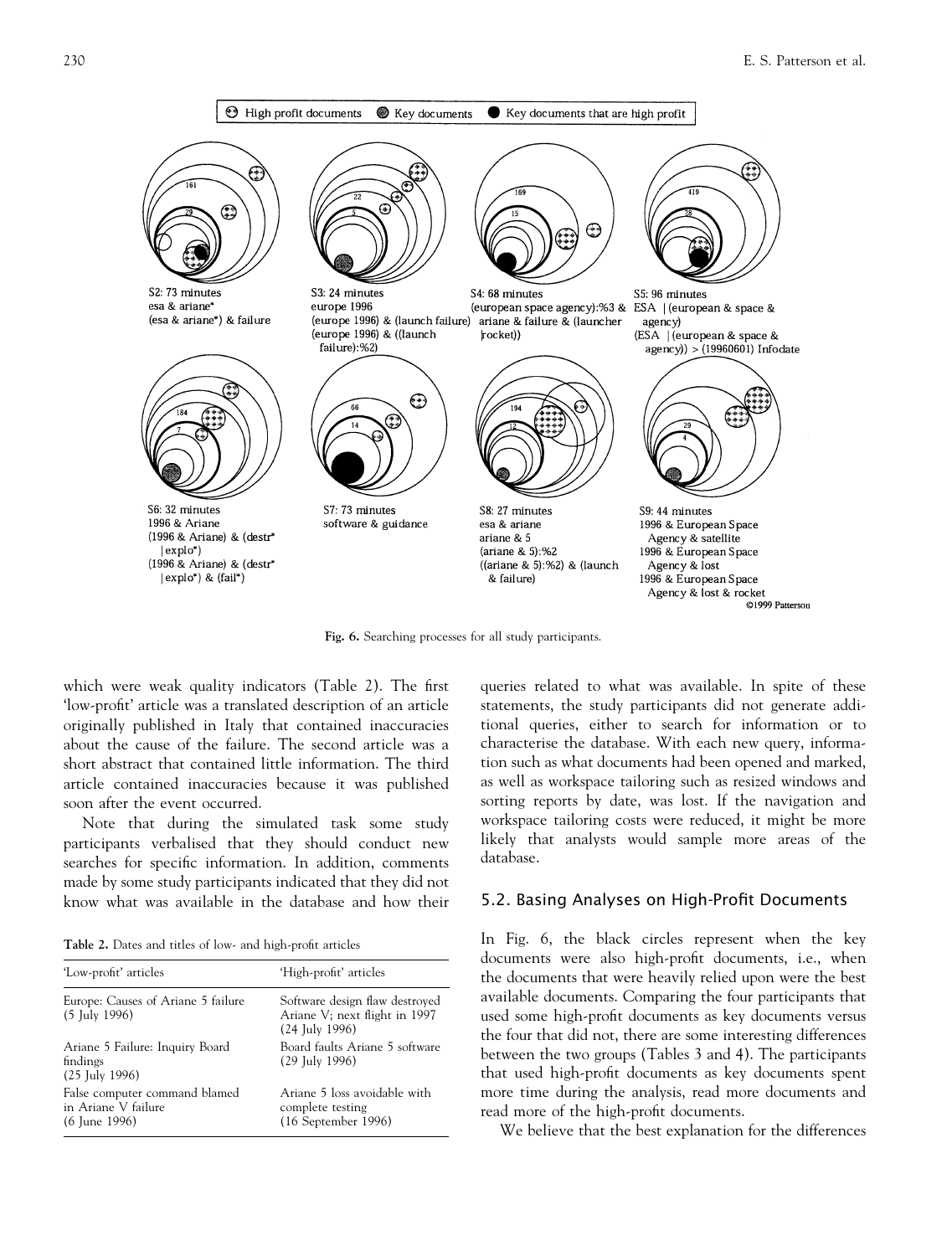#### Predicting Vulnerabilities 231

| Participant | Experience (years)                                              | Time (minutes) | Final query (no. hits) | Documents (no. read) | High-profit docs (no. read) |
|-------------|-----------------------------------------------------------------|----------------|------------------------|----------------------|-----------------------------|
|             | Participants whose key documents were not high-profit documents |                |                        |                      |                             |
|             |                                                                 |                |                        |                      |                             |
|             |                                                                 |                | 184                    |                      |                             |
|             |                                                                 |                | 194                    |                      |                             |
|             | 18                                                              | 44             | 29                     |                      |                             |
| Average:    | 11                                                              | $32*$          | 107                    | 7*                   | $0.5*$                      |
|             | Participants whose key documents were high profit documents     |                |                        |                      |                             |
|             |                                                                 |                | 161                    | 29                   |                             |
|             |                                                                 | 68             | 169                    |                      |                             |
|             |                                                                 | 96             | 419                    | 28                   |                             |
|             |                                                                 |                | 66                     | 14                   |                             |
| Average:    | 10.5                                                            | 78*            | 204                    | $22*$                | $3*$                        |

Table 3. Comparison of participants that read high-profit documents versus those that did not

\*Significant difference using Wilcoxon–Mann–Whitney non-parametric test.

Table 4. Comparison of querying and browsing breadth

|   | Final 'home' query                                                      | No. of<br>hits in<br>query | No. of<br>high-profit<br>hits in<br>query | Per cent of<br>query docs<br>that are<br>high profit | No. of<br>documents<br>read | No. of<br>high-profit<br>documents<br>opened | Per cent of<br>'key' docs<br>that are<br>high profit |
|---|-------------------------------------------------------------------------|----------------------------|-------------------------------------------|------------------------------------------------------|-----------------------------|----------------------------------------------|------------------------------------------------------|
|   | Participants whose key documents were not high-profit documents         |                            |                                           |                                                      |                             |                                              |                                                      |
| 3 | (europe 1996) & ((launch failure):%2)                                   | 22                         |                                           | 5%                                                   |                             | O/9                                          | $0\%$ (0/1)                                          |
| 6 | (1996 & Ariane) & (destr*   explo*) & (fail*)                           | 184                        |                                           | 4%                                                   |                             | 2/9                                          | $0\%$ (0/3)                                          |
| 8 | $((\text{ariance } \& 5): \% 2) \& (\text{la } (\& \text{failure}))$    | 194                        | 8                                         | 4%                                                   |                             | O/9                                          | $0\%$ (0/1)                                          |
| 9 | 1996 & European Space Agency & satellite                                | 29                         | 0                                         | $0\%$                                                |                             | O/9                                          | $0\%$ (0/1)                                          |
|   | & lost & rocket                                                         |                            |                                           |                                                      |                             |                                              |                                                      |
|   | Average:                                                                | 107                        | 4                                         | 3%                                                   | $7*$                        | $0.5/9*$                                     | $0\%$                                                |
|   | Participants whose key documents were high-profit documents             |                            |                                           |                                                      |                             |                                              |                                                      |
| 2 | (esa & ariane*) & (failure)                                             | 161                        | 6                                         | 4%                                                   | 29                          | 3/9                                          | 50% (1/2)                                            |
| 4 | (european space agency):%3 & ariane & failure<br>& (launcher   rocket)) | 169                        |                                           | 4%                                                   | 15                          | 2/9                                          | 100% (2/2)                                           |
| 5 | $(ESA \mid (european \& space \& agency))$<br>(19960601) Infodate       | 419                        |                                           | 2%                                                   | 28                          | 2/9                                          | $33\%$ (1/3)                                         |
|   | Software & guidance                                                     | 66                         |                                           | 11%                                                  | 14                          | 5/9                                          | $100\%$ $(4/4)$                                      |
|   | Average:                                                                | 204                        |                                           | 5%                                                   | $22*$                       | $3/9*$                                       | 71%                                                  |

\*Significant difference using Wilcoxon–Mann–Whitney non-parametric test.

between these two groups is that participants who found the high-profit documents were more 'persistent' in that they took longer and read more documents. We investigated nine alternative explanations and found little evidence to support them (Patterson et al 1999), including effectiveness of search strategies, ability to recognise high-quality documents, and domain and scenario-specific knowledge.

If the explanation is persistence, then this indicates that one of the ways, given a baseline electronic toolset of keyword querying and browsing by dates and titles, to find the high-profit documents in the database would be to cast a wider net by sampling more, either by performing more queries or by opening up more documents. Training or machine 'reminders' to broaden information search might be helpful. Nevertheless, given increasing pressure to do analyses on shorter deadlines, these interventions might be ineffective.

A potentially useful intervention might be to use machine processing to help an analyst quickly locate

high-profit documents. For example, machine processing can use combinations of document attributes such as source, length, language, abstract and how many times it has been opened to identify likely candidates. Similarly, a user could mark a set of documents as 'good' and the computer could then search for documents with similar attributes and content.

Because machine processing is unlikely to reliably and exhaustively identify high-profit documents, we feel that it would be important to use a 'model' of a high-profit document that does not rely heavily on the machine processing being correct and is easily inspectable and redirectable. Which 'weak commitment' architecture to employ (e.g., reminder, critiquer, visualisation) would depend on the capabilities of the algorithms, the preferences of the user, the preferences of the design team, the amount of time that users have in performing an analysis, and other domain-specific and expertise-specific characteristics.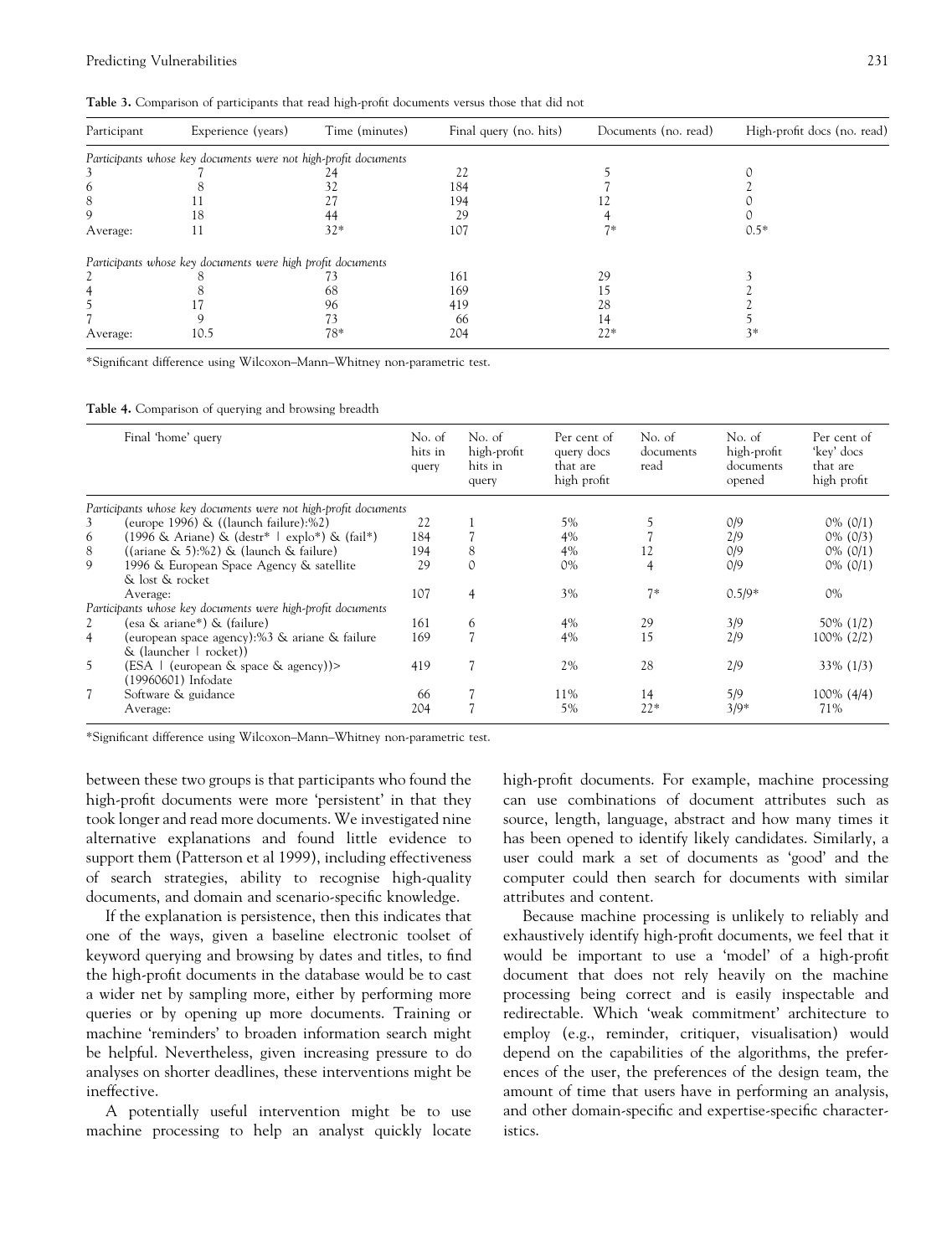Table 5. Summary of types of statements in verbal briefings

| Participant                                                     | Accurate | Vague | Inaccurate | Nothing |  |  |
|-----------------------------------------------------------------|----------|-------|------------|---------|--|--|
| Participants whose key documents were not high-profit documents |          |       |            |         |  |  |
|                                                                 |          |       |            |         |  |  |
|                                                                 |          |       |            |         |  |  |
|                                                                 |          |       |            |         |  |  |
|                                                                 |          |       |            |         |  |  |
| Average:                                                        | 7.5      | 1.5   | $1.5*$     | 9.5     |  |  |
| Participants whose key documents were high-profit documents     |          |       |            |         |  |  |
|                                                                 |          |       |            | 13      |  |  |
|                                                                 |          |       |            |         |  |  |
|                                                                 |          |       |            |         |  |  |
|                                                                 |          |       |            |         |  |  |
| Average:                                                        |          |       | ∩*         | 6.75    |  |  |

\*Significant difference using Wilcoxon–Mann–Whitney non-parametric

## 5.3. Impact of Basing Analyses on High-Profit Documents

An important question is whether the study participants who used the high-profit documents as key documents in their analyses performed better than those that did not. The study participants' verbal briefings were coded on 20 topic items from the Ariane 501 case as accurate, vague, inaccurate or no information (Table 5, intercoder reliability  $\kappa$  = 0.84). As expected, the participants who did not use high-profit documents had more inaccurate statements in their verbal briefings than participants who did.

## 5.4. Sources of Inaccurate Statements

Two conceptual frameworks guided the data analysis. The first framework was information sampling strategies, generally referred to as search tactics in the information retrieval literature. The second framework was evidence interactions in abductive inference (Schum 1994; Josephson and Josephson 1994), defined as inference to the best explanation. Diagnosis is an example of a well-known abductive inference process, where a diagnostic reasoner selects an explanatory hypothesis to explain observed symptoms. The abductive process involves observing deviations from a nominal state, proposing explanatory hypotheses to account for the deviations, and selecting the 'best' or most warranted explanation from the set of candidate hypotheses.

Determining the cause of the Ariane 501 accident could be characterised as an abductive inference task. Anomalous data could be explained by several hypotheses (Fig. 7). For example, the observation that the rocket swivelled abnormally could have been due to inaccurate guidance data, a mechanical failure or a software failure. The main observation that pointed to a software failure hypothesis was that both the primary and backup inertial reference systems (IRS) shut down simultaneously. Although this finding made the software failure the most plausible explanation, there was an additional finding not covered by this hypothesis: unexpected roll torque during ascent. The full set of observations was explained by a combination of two hypotheses: a software failure and an unrelated mechanical problem.

We were surprised that there was little evidence from the think-aloud protocols and decisions regarding data conflicts for a traditional abductive inference process. Rather than gathering a collection of data, determining what hypotheses would explain the data, and comparing the plausibility for different combinations of hypotheses in order to come up with a best explanation, the study participants appeared to be following a different process. The main difference between the theoretical pattern of abductive inference and the empirical evidence was that the study participants were not dealing with elemental observations and hypotheses. They were dealing with a 'second-order' data set where interpretive frames already existed in which the report writers presented data embedded within their hypotheses. The main task of the study participant, therefore, was to improve the veracity of the analytic product by corroborating multiple reports of others who had already performed the task of mapping explanatory hypotheses to a dynamically changing data set.

Analysis revealed that the 'hypothesis space' was better represented by Fig. 8 than Fig. 7. Rather than the 'elemental' data and hypotheses for the Ariane 501



Fig. 7. Hypothesis space in Ariane 501 scenario.



Fig. 8. 'Second-order' hypothesis space.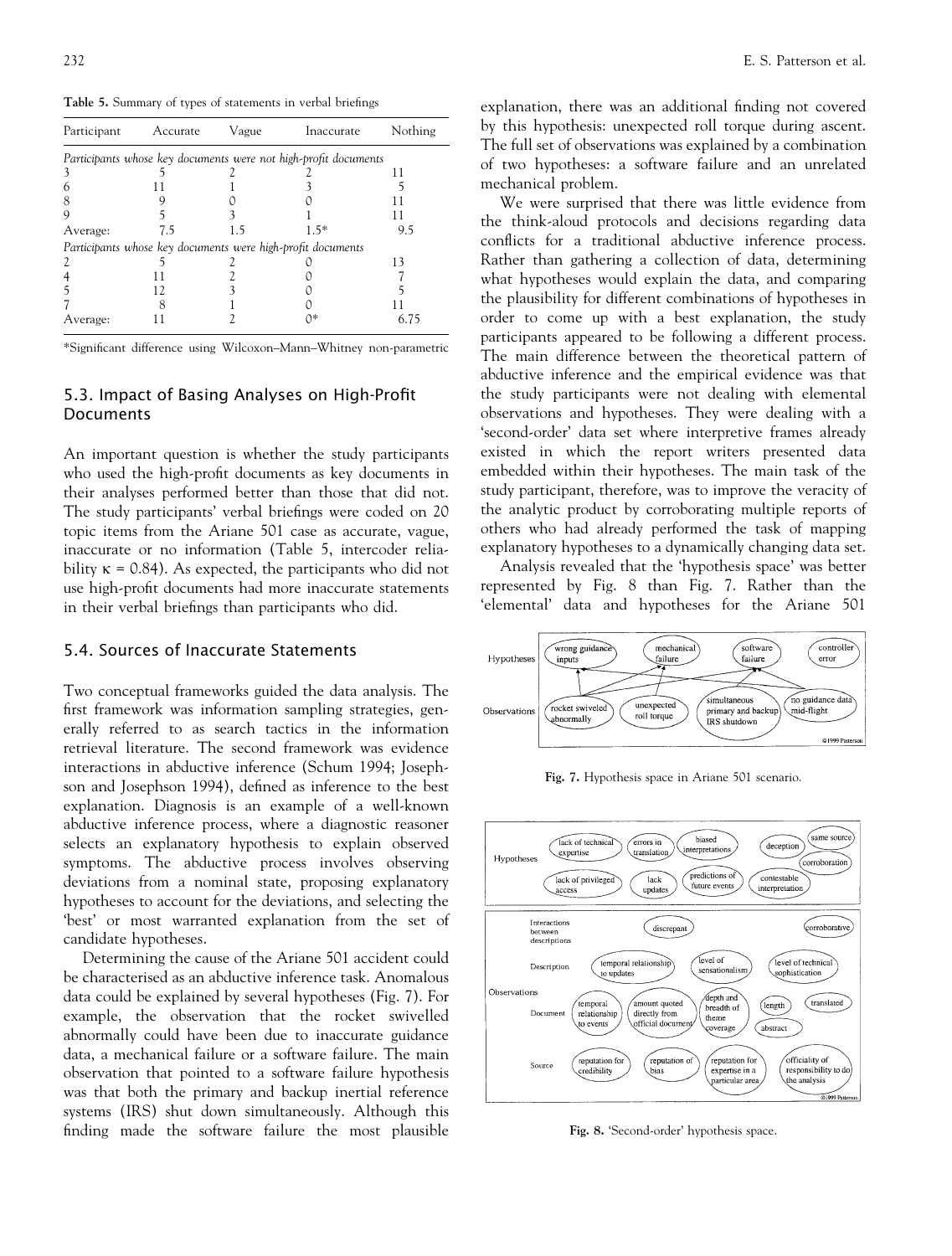scenario, the think-aloud protocols gave evidence for the study participants dealing at the 'second-order' level of using cues from the text, document and source to evaluate how to resolve data conflicts. The study participants displayed expertise in recognising the cues that were used in evaluating the information and in relating those cues to possible hypotheses. Note that this expertise is scenarioindependent, but is not expected to be available to novice intelligence analysts or undergraduate students.

In addition to seeing how the study participants mapped observations to hypotheses, we investigated why inaccurate statements in the verbal briefings were made. Three sources of inaccurate statements were identified: (1) relying upon default assumptions; (2) incorporating inaccurate information; and (3) incorporating information that was considered accurate at one point in time.

## 5.4.1. Relying on Assumptions that did not Apply

Several inaccurate statements in the verbal briefings did not come from any of the opened documents. In these cases, the participants appeared to be relying on default assumptions that did not apply in this case. For example, during the verbal briefing, one participant stated that the monetary loss of the Cluster satellite payload would be recovered by insurance. Although payloads are often insured, the Cluster satellites, as a unique design for a solar wind experiment to be launched on a maiden voyage of a new rocket design, could not be.

It is unclear how this vulnerability could be addressed other than by making it easier to corroborate information. Relying on assumptions is a heuristic that is normally useful in filling in missing information. For example, participant 2 assumed the Ariane 5 rocket would eventually replace the Ariane 4 as the standard launch vehicle in his estimation of the impacts. In addition, default assumptions can be valuable in knowing what information to seek. For example, participant 4 stated that he assumed that there was a payload on the flight and then explicitly looked to see what it was.

#### 5.4.2. Incorporating Information that was Inaccurate

Some inaccurate statements were repeats of inaccurate descriptions in opened documents. Intelligence analysts clearly view the elimination of inaccuracies by finding converging evidence across independent sources as a major component of the value of an analytic product. The participants described and employed a variety of strategies for tracking and resolving discrepant descriptions in order to reduce their vulnerability to incorporating inaccurate information. Partly because this cognitively difficult process of corroborating information and resolving conflicting information was largely unsupported by the provided tools, nearly every participant experienced some breakdowns in this process. Breakdowns included failing to corroborate information, missing conflicts in opened documents, forgetting how many corroborating and conflicting descriptions had been read from independent sources, forgetting from which source information originated and treating descriptions that stemmed from the same source or document as corroborating.

To illustrate the difficulties in eliminating inaccuracies, consider the example of determining the cause for why the rocket swivelled abnormally. Interestingly, participants 6 and 7 both read the same two documents that contained discrepant descriptions but ended up with different assessments in their verbal briefings (Figs 9 and 10).

Participant 6 based his analysis of why the rocket swivelled mainly on report 858, which described the cause as a reset of the inertial reference frame following a numeric overflow (Fig. 9). As he read 858, he verbalised why the rocket swivelled based on what he was reading. Later, he read 1385, which had a contradictory description of why the rocket swivelled. At that point, however, it was the last document that he looked at, and he was focused on a different issue – why testing did not reveal the software error. He gave no evidence that he recognised the conflict. In addition, when asked how he decided to stop searching for information, he explained: 'It doesn't look like anybody will have any different opinions. From looking at the other titles, it looks like I won't come up with anything new.'

Therefore, not only did this participant not explicitly conduct the step of corroborating the information through an independent source; he also did not recognise a conflict in what he read. This indicates that recognising conflicts is a non-trivial task. Direct attention must be given to interpreting the information, remembering what had been read in other articles and recognising the conflict. In the electronic environment, this task is particularly challenging because only one report can be viewed at a time on the computer screen. Furthermore, in addition to the difficulty

Briefing: "that guidance system, the length of time that it operated, actually interfered with the inertial guidance system which took over after the launch and it confused...they confused each other and decided that they have to reset but by that time the rocket wasn't vertical anymore"

| Article Date/Content                                                                                                                                                                                                                                                                                                                                                        | Verbalization                                                                                                                                                                                                                                                                                                              |
|-----------------------------------------------------------------------------------------------------------------------------------------------------------------------------------------------------------------------------------------------------------------------------------------------------------------------------------------------------------------------------|----------------------------------------------------------------------------------------------------------------------------------------------------------------------------------------------------------------------------------------------------------------------------------------------------------------------------|
| July 5, 1996 (Report 858):<br>Ariane 5 lifts off much faster<br>information<br>exhausted the temporary memory (buffer)<br>capacity both systems simultaneously declared<br>themselves to be in an irredemiable error<br>situation and commenced a reset<br>procedure when the system was reset, the<br>vehicle s position at that time was adopted as<br>the reference base | "It's the same system as used on<br>the Ariane 4, but the Ariane 5<br>takes off faster, much faster, than<br>the Ariane 4. The two inertial<br>guidance systems confused each<br>other. They tried to reset at 37<br>seconds. It wasn't vertical<br>anymore. It just totally lost its<br>mindso it couldn't figure out its |
| September 16, 1996 (Report 1385):<br>the active inertial reference system<br>transmitted essentially diagnostic information<br>to the launcher s main computer, where it was-<br>interpreted as flight data and used for flight<br>control calculations                                                                                                                     | direction."<br>(talks about a different issue -<br>how it could have been avoided<br>through testing)                                                                                                                                                                                                                      |

Fig. 9. Participant 6's process trace on why the rocket swivelled.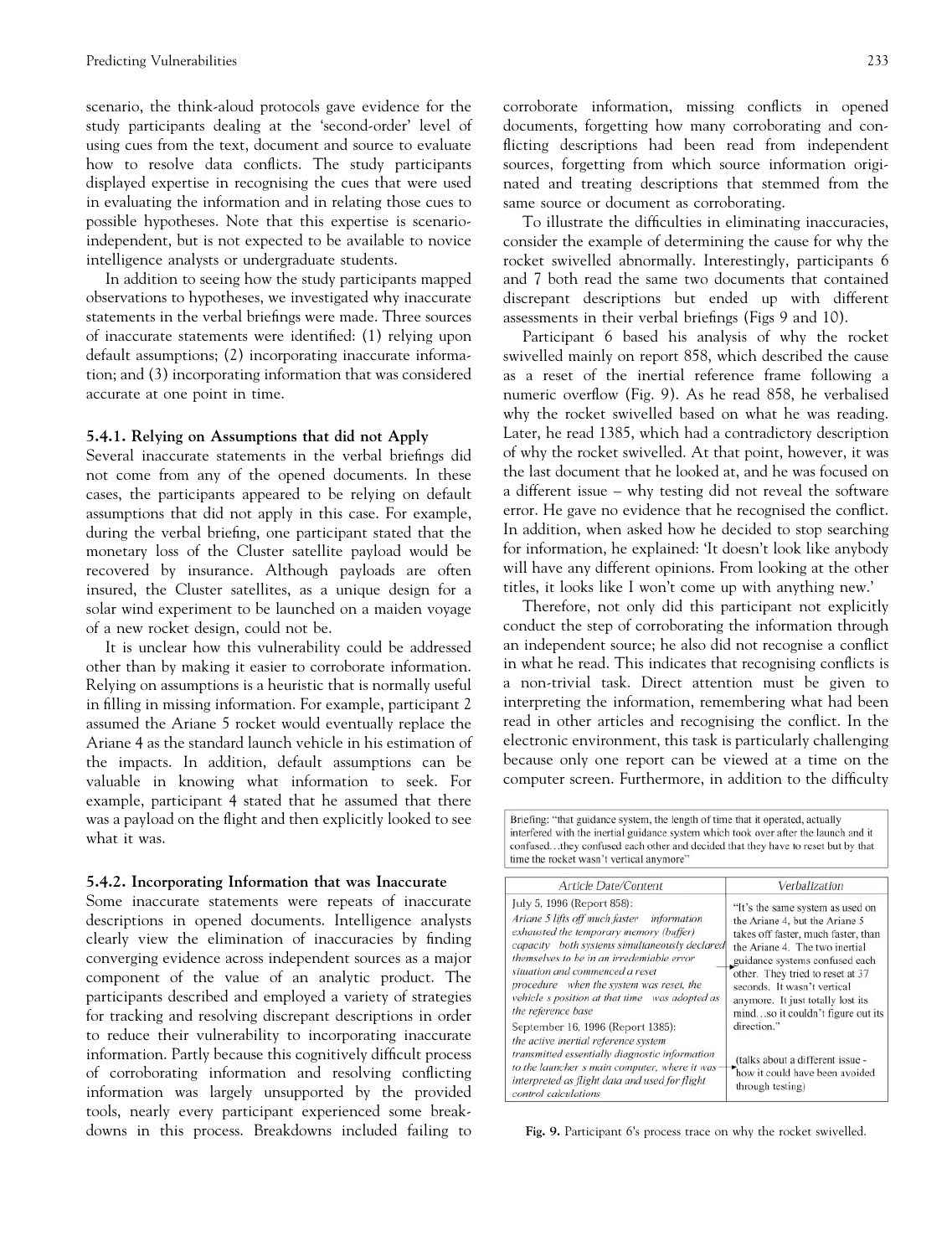of determining conflicts in data that is read, it is even more difficult to detect data conflicts in unopened documents.

In contrast, participant 7 described the cause of the abnormal rocket swivel as diagnostic information interpreted as command data (Fig. 10). This explanation was incompatible because participant 7's description said that there was no command data at all because the guidance platforms had shut down whereas participant 6's description said that there was command data, just that it was inaccurate because the guidance platforms had been reset mid-flight.

Participant 7 recognised the conflict in the descriptions in documents 858 and 1440 and resolved it based on a judgement of source quality. He decided to base his analysis on the description in 1440 because it was later and therefore more likely to have more accurate information, not translated and from a more authoritative source. Note, however, that even though this was the accurate judgement to make, he did not notice that a previously opened article corroborated the hypothesis that he selected, which would have made the judgement easier. This would have been particularly helpful in this case because, as he pointed out: '[The inaccurate description] sounds good.' The inaccurate description was written in a way that sounded as if the reporter had sufficient technical expertise to understand the cause in detail. If he had only read article 858 and not detected the conflict, he likely would have believed the inaccurate description.

In blood banking, Guerlain et al (1999) found that experts in antibody identification routinely collect independent, converging evidence to both confirm the presence of hypothesised antibodies and to rule out other potential antibodies. When asked, the study participants described and demonstrated similar strategies to protect against the vulnerability of incorporating inaccurate information in

Briefing: "numerical values beyond the programmed limits of the flight computer...the platforms initiated a diagnostic "reset" mode that fed incorrect values to the flight computer'

| Article Date/Content                                                                                                                                                                                  | Verbalization                                                                                                                                                                                            |
|-------------------------------------------------------------------------------------------------------------------------------------------------------------------------------------------------------|----------------------------------------------------------------------------------------------------------------------------------------------------------------------------------------------------------|
| September 16, 1996 (Report 1385):<br>the active inertial reference system<br>transmitted essentially diagnostic<br>information to the launcher's main<br>computer, where it was interpreted as flight | $\blacktriangleright$ (none)<br>"We know there was a problem because the guidance"<br>platforms shut down. After they shut down, the inertial<br>reference system sent diagnostic information so they're |
| data and used for flight control calculations                                                                                                                                                         | designed to shut down when something goes wrong.                                                                                                                                                         |
| July 29, 1996 (Report 1440):                                                                                                                                                                          | Assuming the other system has taken over, it's sending                                                                                                                                                   |
| as a result of the double failure, the active                                                                                                                                                         | diagnostic information so that the people on the ground                                                                                                                                                  |
| IRS only transmitted diagnostic information                                                                                                                                                           | can figure out what went wrong with it. Having them                                                                                                                                                      |
| to the booster's on-board computer, which                                                                                                                                                             | both shut down, the guidance computer is interpreting                                                                                                                                                    |
| was interpreted as flight data and used for                                                                                                                                                           | the diagnostic information as where it's at and instead                                                                                                                                                  |
| flight control calculations                                                                                                                                                                           | of getting numbers, it's getting other things"                                                                                                                                                           |
| July 5, 1996 (Report 858):                                                                                                                                                                            | "In this article, it says when it shut down, it started a                                                                                                                                                |
| Ariane 5 lifts off much faster                                                                                                                                                                        | reset procedure. In the other article, it says diagnostic                                                                                                                                                |
| information exhausted the temporary                                                                                                                                                                   | information. This article and the other oneare                                                                                                                                                           |
| memory (buffer) capacityboth systems                                                                                                                                                                  | incompatible, inconsistent with each otherOf course                                                                                                                                                      |
| simultaneously declared themselves to be                                                                                                                                                              | messages that can't both be right happen all the time.                                                                                                                                                   |
| in an irredemiable error situation and                                                                                                                                                                | I'm finding it hard to believe that the vehicle is going to                                                                                                                                              |
| commenced a reset procedurewhen the                                                                                                                                                                   | fly without any inertial inputs whatsoever  let's look                                                                                                                                                   |
| system was reset, the vehicle's position at                                                                                                                                                           | at the sourceFBIS report. Translated textthe other                                                                                                                                                       |
| that timewas adopted as the reference                                                                                                                                                                 | one was later alsoit sounds good. If I had to guess, I                                                                                                                                                   |
| base                                                                                                                                                                                                  | would go with the other one.                                                                                                                                                                             |

their analytic products. During the simulated task, however, the study participants did not use or used greatly reduced versions of these strategies, and similarly described that under high workload conditions they tended to drop this in the workplace as well. One likely explanation is that the strategies were highly resource-intensive, such as printing out and iteratively using highlighter pens on specific themes to check that information was corroborated from multiple, independent sources. In addition, these strategies were generally not easy to perform within the electronic environment. These observations point to design concepts that would allow the easy manipulation, viewing and tagging of small text bundles, as well as aids for identifying, tracking and revising judgements about relationships between data.

## 5.4.3. Relying on Outdated Information

The third source of inaccurate statements was outdated information that at one time was considered correct but then later was overturned when new information became available. This type of inaccurate information was the most difficult to detect and resolve. Because the 'findings' or data set on which to base an analysis came in over time, there was always the possibility of missing information that would overturn or render previous information 'stale'. This occurred both for descriptions of past events where the information about the event came in over time as well as for predictions about future events that changed as new information became available on which to base the predictions. When these updates occurred on themes that were not central enough to be included in report titles or newsworthy enough to generate a flurry of reports, it was very difficult to know if updates had occurred or where to look for them.

To illustrate how easy it is to rely on outdated information, consider study participant 6's conclusion that the Cluster satellite programme would be discontinued as a result of the Ariane 501 accident (Fig. 11). This is an inaccurate statement because the Cluster programme was fully reinstated, although the prediction was accurate at the time.

Essentially, participant 6 did not open any documents that contained updates on the impact to the Cluster satellite programme. The participant opened seven documents. Only two of the documents contained descriptions that predicted what the impact to the Cluster satellite programme as a result of the Ariane 501 failure would be. In the first description, a scientist working on the project directly stated that the project would be discontinued. While reading this report, the participant verbalised that the scientific mission was dead and that the experiment was destroyed. The second description was more vague about the impact and does not directly make any predictions, but Fig. 10. Participant 7's process trace on why the rocket swivelled. could be viewed as weakly converging evidence that the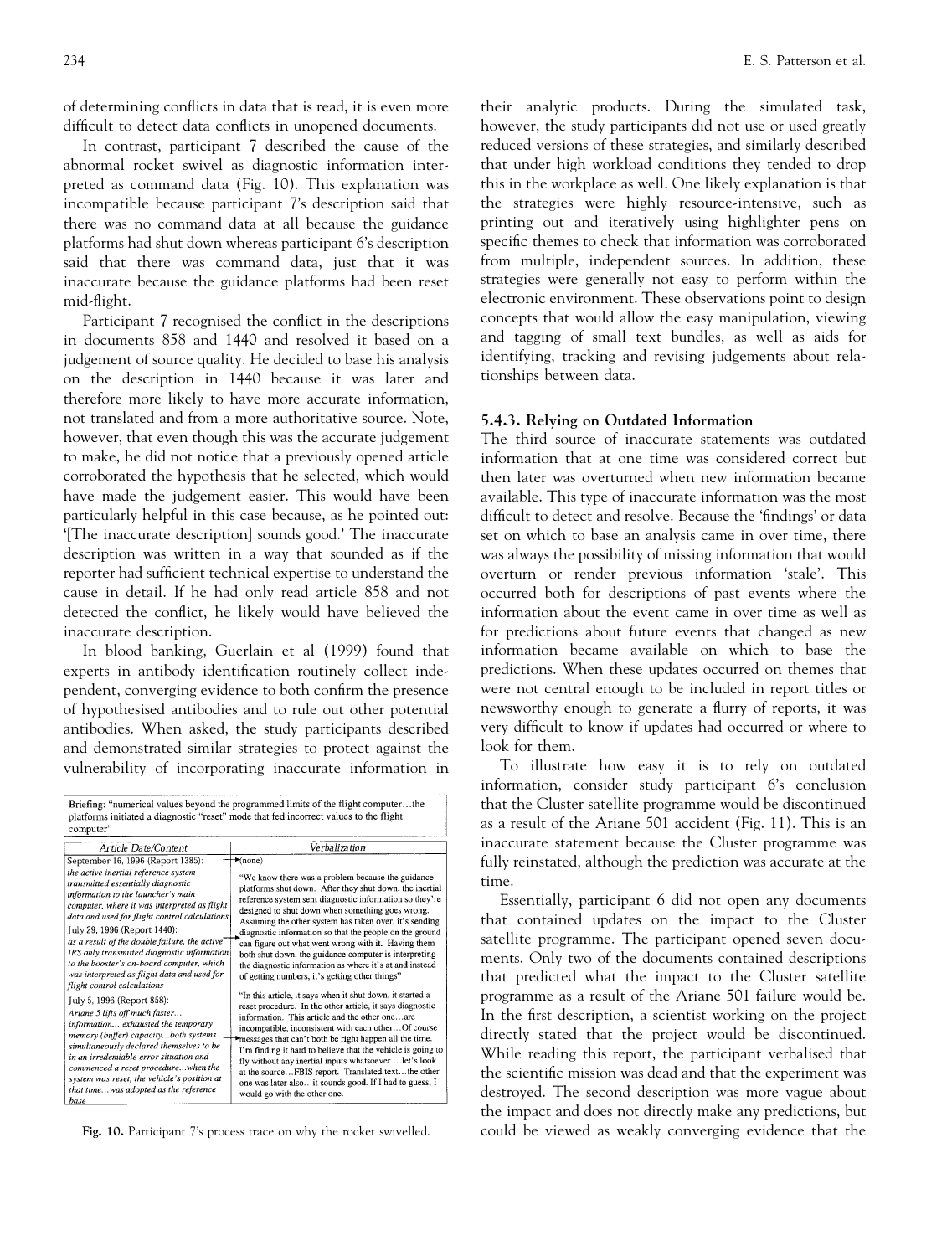satellites down the drain

Briefing: "The immediate impact were that the solar wind experiment was destroyed. They couldn't afford to build any more satellites so they couldn't pursue that anymore. Article Date/Content Verbalization June 5, 1996 (Report 1591): "It wasn't insured...Immediate One of the scientists involved in the project impact is it was carrying four said that it was not finished There is solar wind experiments and the neither time nor the money to build four scientists say that's it, that's all it more the mission is dead, dead, dead. says, satellites like that are very scientific missions tend to be one-offs and expensive. The mission is dead, therefore irreplaceable All our work just dead, dead...just lost a few gone in seconds. satellites. The only immediate impact was that it...and destroyed July 5, 1996 (Report 858): the experiment." Why were the cluster satellites, one of the most original, interesting, and costly missions  $\bullet$  (none) in the space programs, carried on a test flight? 1.8 trillion life for the cluster

Fig. 11. Participant 6's process trace on the impact to the satellite programme.

Cluster satellite programme would be discontinued. It is no surprise that the participant included in the verbal briefing a description similar to the one from the 5 June 1996 article that the experiment was destroyed and that the programme would no longer be pursued.

As a result of basing an analysis on 'stale' information that had been turned over by later updates, study participants made several inaccurate statements at varying levels of importance. The vulnerability to missing critical information is particularly troubling because it is so difficult for practitioners to determine when they have missed critical information. It is the absence of information, either from not sampling the information or having attention directed on a different theme while reading a document, that creates the vulnerability. A strategy of corroborating information from two independent, authoritative sources would likely eliminate the first two sources of inaccuracies but would not eliminate the third source.

Table 6. Summary of observed behaviour and design implications

Few study participants specifically looked for updates or described strategies to do so. It is possible that this observation has training implications, although many study participants verbalised that reports immediately following the event lacked information that came out later. Perhaps few strategies have been developed to deal with this vulnerability because the problem is intractable with current support tools. Updates could be reported hours, days, weeks, months or years after an event. Updates on minor themes did not generate a flurry of reports and were not reflected in the date/title view of the reports. It is possible that 'agents' that suggest targeted query formulations and/or 'seed' representations with updates on a theme would be useful. This is particularly true if advances in natural language processing would enable a machine to reliably recognise updates on a theme and instances where

## 6. DISCUSSION

a previous interpretation is overturned.

By observing experienced intelligence analysts perform a relatively complex, face valid task using a baseline set of querying and browsing tools, we were able to greatly increase our understanding of the challenges of intelligence analysis under data overload. When study participants performed a time-pressured analysis outside their base of expertise based on sampling reports from a large set, some made inaccurate statements in verbal briefings. Participants that made no inaccurate statements spent more time during the analysis, read more documents and relied on higherquality documents than participants who made inaccurate statements. All participants missed potentially available relevant information and had difficulty detecting and resolving data conflicts. Sources of inaccurate statements

| Observed behaviour                                                                                                                    | Design implications                                                                                                                                               |
|---------------------------------------------------------------------------------------------------------------------------------------|-------------------------------------------------------------------------------------------------------------------------------------------------------------------|
| Some wanted to know what was in the database (but did not<br>characterise it)                                                         | Visualisations for interactive, real-time exploration of information attributes<br>of sets                                                                        |
| Analysts used primitive search strategies                                                                                             | Training; Use search intermediaries; Design interface with affordances for<br>recommended search tactics (e.g., narrow by document attributes, faceted<br>search) |
| All opened documents (4–29 documents) from a single query (22–419<br>documents)                                                       | Improve query formulation usability and workspace design; Visualisations to<br>browse larger document sets                                                        |
| Participants who made inaccurate statements did not read high-profit<br>documents; All participants missed some high-profit documents | Suggest 'high-profit' candidates; Algorithms to find 'same as' documents                                                                                          |
| Some missed critical events                                                                                                           | Event recognition algorithms based on flurries of reports in short time;<br>Overview visualisation where holes in story are visible                               |
| Some forgot sources for selected text; Time-intensive strategies to<br>track source information                                       | Link text to source document; Identify duplicates from the same source                                                                                            |
| Some missed data conflicts                                                                                                            | Support identifying and tracking conflicts; 'Bookmark' function; Suggestions<br>for new queries to find conflicting or corroborating data                         |
| Some missed updates                                                                                                                   | Suggest 'update' candidates; Support tracking updates on a theme; Suggestions<br>for new queries to find updates on a theme                                       |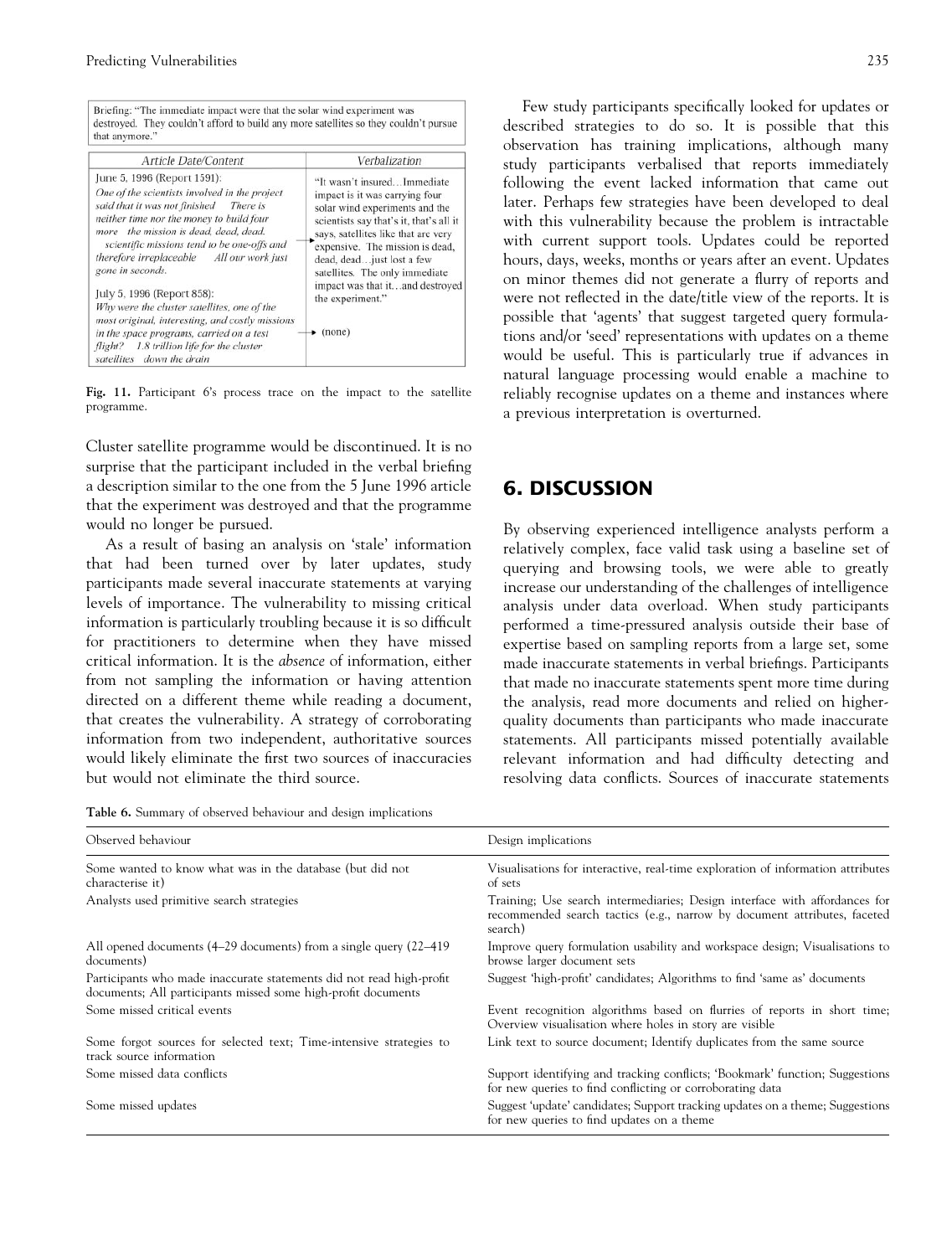were: (1) relying upon default assumptions; (2) incorporating inaccurate information; and (3) incorporating information that was considered accurate at one point in time. These findings and associated design implications are summarised in Table 6.

These observations indicate that baseline tools do not adequately support analysts in meeting the challenges of performing inferential analysis under data overload, leaving them open to making inaccurate statements and missing critical events. The understanding that was gained from this moderately high-fidelity simulated task is much richer and more detailed than was gained from prior interviews. In addition, we were able to gain insights that we might have missed if we had controlled more variables in order to establish causal relationships. For example, we might have missed the importance of 'key' documents during analysis, the correlation between participants that used the high-profit documents in the database as their key documents and the amount of time that they spent and the number of documents that they opened, process breakdowns while corroborating information, and the vulnerability of missing updates even when using highquality documents. This understanding provides valuable insight for what might be useful support tools, as well as variables to pursue in a more targeted way in follow-up design intervention studies.

In addition, these findings point to a set of challenging design criteria that human-centred solutions to data overload in intelligence analysis should meet in order to be useful. These criteria can serve, not only to guide the next cycle in design, but also to generate scenarios to test the effectiveness of any proposed organisational, design or training intervention:

- 1. Bring analysts' attention to highly informative or definitive data and relationships between data, even when the practitioners do not know to look for that data explicitly. Informative data includes 'high-profit' documents, data that indicates an escalation of activities or a disrupting event and data that deviates from expectations.
- 2. Aid analysts in managing data uncertainty. In particular, solutions should help analysts identify, track and revise judgements about data conflicts and aid in the search for updates on thematic elements.
- 3. Help analysts to avoid prematurely closing the analysis process. Solutions should broaden the search for or recognition of pertinent information, break fixations on single hypotheses and/or widen the hypothesis set that is considered to explain the available data.

Although these criteria might appear obvious, note that they are different from criteria that are implicitly assumed in many proposed solutions. Alternative criteria include (1) to have an analyst be able to read it all, (2) to find the relevant information needed to perform an analysis, (3) to visualise the landscape of the information space, (4) to have the machine tell an analyst when an important message is received, (5) to see an overview of events in an area that have not been monitored for some time, and (6) to have the machine summarise the important points in each message. Our evaluation criteria are interesting, in part, because they are more difficult to meet than these alternatives. Meeting these criteria will likely require innovative design concepts rather than simple, straightforward adjustments or feature additions to current tools.

## Acknowledgements

We thank the study participants for donating their valuable time and expertise, and in particular Jay Finley for his dedication to this effort. We thank Janet Miller for sharing her findings from a cognitive task analysis (CTA) of air force intelligence analysts and David Tinapple for creating an animated visualisation of design concepts. Funding was provided by the Human Effectiveness Directorate of the Air Force Research Laboratory, Wright-Patterson Air Force Base, Ohio, with exceptional support from Gil Kuperman. Additional funding was provided by a National Science Foundation Graduate Fellowship. Any opinions, conclusions or recommendations expressed in this publication are those of the author and do not necessarily reflect the views of the National Science Foundation.

## References

- Bates MJ (1979). Information search tactics. Journal of the American Society for Information Science 30:205–214.
- Blair DC (1980). Searching biases in large interactive document retrieval systems. Journal of the American Society for Information Science 31:271–277.
- Blair DC, Maron ME (1985). An evaluation of retrieval effectiveness for a full-text document retrieval system Communications of the ACM 28(3):289–299.
- Guerlain S, Smith PJ, Obradovich J et al (1999). Interactive critiquing as a form of decision support: an empirical evaluation. Human Factors 41(1):72–89.
- Josephson J, Josephson S (1994). Abductive Inference. Cambridge University Press, New York.
- Miller J (1960). Information input overload and psychopathology. American Journal of Psychiatry 116:695–704.
- Mizzaro S (1997). Relevance: the whole history. Journal of the American Society for Information Science 48(9):810–832.
- Olsen KA, Sochats KM, Williams JG (1998). Full text searching and information overload. International Information and Library Review 30(2):105–122.
- Patterson ES, Roth EM, Woods DD (1999). Aiding the intelligence analyst in situations of data overload: a simulation study of computersupported inferential analysis under data overload. Institute for Ergonomics/Cognitive Systems Engineering Laboratory Report, ERGO-CSEL 99-TR-02, Ohio State University, Columbus, OH.
- Saracevic T, Kantor P, Chamis AY, Trivison D (1988). A study of